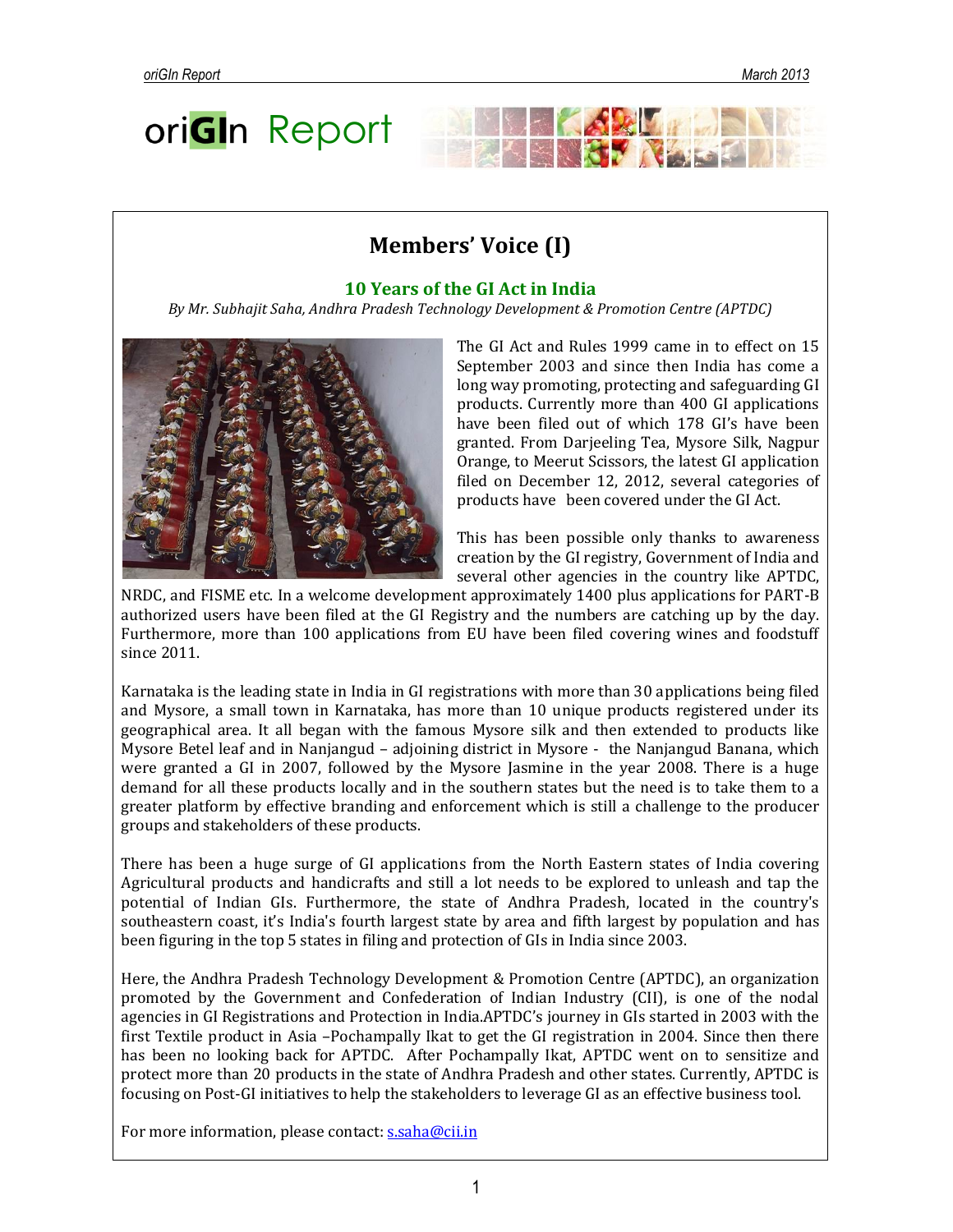# **Members' Voice (II)**

# **First GI for services recognised in Brazil**

*By Ms. Ana Lúcia de Sousa Borda, Dannemann Siemsen*

Before the enactment of the Industrial Property Law (IPL) No. 9.279/96, Geographical Indications (GIs) were protected in Brazil on the grounds of unfair competition. This scenario changed when the IPL entered into force. It introduced the protection of GIs by means of a registration issued by the Brazilian Institute of Industrial Property (INPI) not only for products but also for services. It is possible to seek registration (of declaratory nature and for an unlimited period of time) for GIs either as *Indicação de Procedência* (IP) or *Denominação de Origem* (DO). Only upon INPI Ordinance no. 75 of 2000, the rules on GI registration were introduced. They are now superseded by INPI Normative Instruction no. 12/2013 of March 19, 2013.



Since the registration in 2002 of the first IP "**VALE DOS VINHEDOS"** (red, white and sparkling wines), the interest for GIs has been growing fast in Brazil. At the moment, 30 Brazilian GIs are protected in the country for an amazing variety of products, among them: **"VALE DOS SINOS**" (finished leather), **"PEDRO II**" (precious opals), **"CACHOEIRO DE ITAPEMIRIM**" (marble), and **"REGIÃO DA SERRA DA MANTIQUEIRA"** (coffee).

The first Brazilian DO **"LITORAL NORTE GAÚCHO**" (rice), was registered in August 2010 followed, among others, by **"REGIÃO PEDRA CARIJÓ RIO DE JANEIRO**" (gneiss), **"MANGUEZAIS DE ALAGOAS"** (red propolis), and **"COSTA NEGRA"** (shrimps).

But it is the recent recognition of **"PORTO DIGITAL"** as IP for IT services, the most interesting case in terms of GI protection. In this case, the right holder had to submit consistent evidence of acquired reputation for this kind of services, as reputation is a key requirement for the

registration of an IP in Brazil. Many legal specialists are assessing which will be in practice the effects of such a registration. As the number of Brazilian GIs keeps growing, further IP registrations for different services might follow. It is interesting to see whether the INPI will register a DO for services, since the main features in this case must result from environmental and human factors.



For more information please contact: [borda@dannemann.com.br](mailto:borda@dannemann.com.br)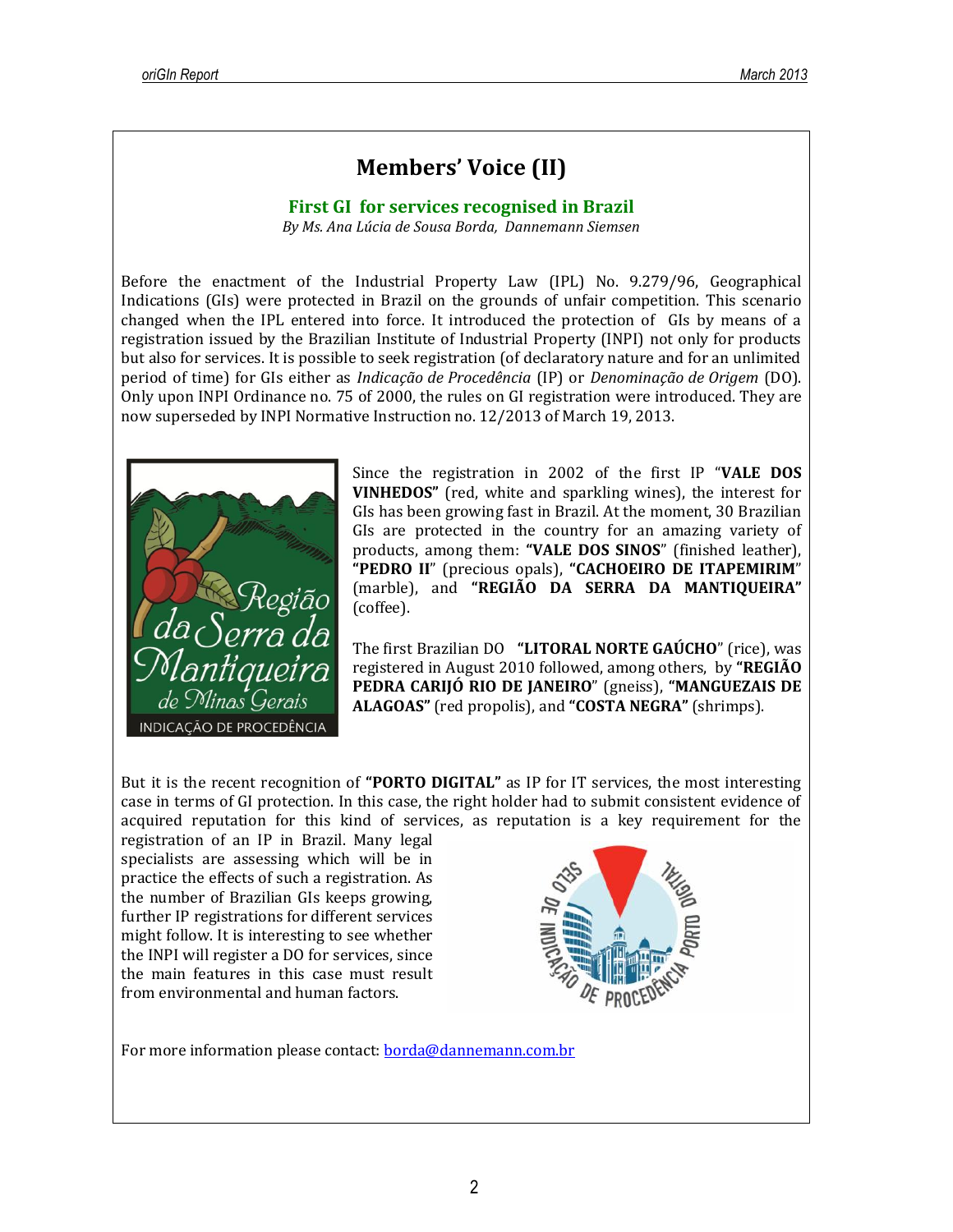# **INTERNATIONAL AFFAIRS**

# **AT THE GLOBAL LEVEL**

### **ICANN:**

# **The new internet "top-level domain names" and the risks for GIs**

In 2012, the Internet Corporation for Assigned Names and Numbers (ICANN) had launched a program to create new internet "top-level domain names" (gTLD) of an "open" nature, such as .[city], .[community], .[brand], or .[GI]. On 13 June, ICANN published the list of the 1930 gTLD applications, together with the applicants' names (http://www.origingi.com/index.php?option=com\_content&view=a rticle&id=1796%3A22052012-new-generictop-level-domain-gtlds-and-gis- &catid=26%3Anews&lang=en).

While no new gTLDs conflicted directly with GIs, the requests for ".wine" and ".vin" might raise several issues, especially for GIs in the wine sector. Should registrars obtain these 2 new gTDLs, they could allow individuals and/or organisations to combine them to a second-level domain name to create a personalised web address, as for instance "chianti.wine", "champagne.vin", "rioja.wine" or"port.vin". The fact that no ICANN rules for the attribution of second-level domain names address these issues poses a serious risk for GIs.

Further information at [http://www.circleid.com/posts/20130312\\_efo](http://www.circleid.com/posts/20130312_efow_wants_total_protection_for_geographical_indications_domains) w wants total protection for geographical indi cations domains & (only in French) at: [http://www.journaldunet.com/ebusiness/expe](http://www.journaldunet.com/ebusiness/expert/53631/nouvelles-extensions-internet---un-decallage-abyssal-entre-l-icann-et-les-utilisateurs.shtml) [rt/53631/nouvelles-extensions-internet---un](http://www.journaldunet.com/ebusiness/expert/53631/nouvelles-extensions-internet---un-decallage-abyssal-entre-l-icann-et-les-utilisateurs.shtml)[decallage-abyssal-entre-l-icann-et-les](http://www.journaldunet.com/ebusiness/expert/53631/nouvelles-extensions-internet---un-decallage-abyssal-entre-l-icann-et-les-utilisateurs.shtml)[utilisateurs.shtml](http://www.journaldunet.com/ebusiness/expert/53631/nouvelles-extensions-internet---un-decallage-abyssal-entre-l-icann-et-les-utilisateurs.shtml)

### **The United Nations Forum on Sustainability Standards' Official launch**

The United Nations Forum on Sustainability Standards (UNFSS) has been officially launched in Geneva on 21-22 March 2013.

This platform will provide information and analysis on voluntary sustainability standards (VSS) by facilitating the exchange of knowledge on these issues between intergovernmental actors and key target groups (producers, traders, consumers, standard setters, certification bodies, relevant NGOs, among others).

The UNFSS intends to use VSS value as a tool for developing countries to achieve their sustainable development goals, and to avoid the potential trade or development obstacles these standards may create, with particular emphasis on their impact on small-scale producers and LDCs.

**We are glad to note that this initiative reflects the recommendation made by oriGIn in the Declaration of Guadalajara of 2011, which calls for a better coordination between public authorities and other VSS' interested stakeholders to promote a coherent international approach to this issue, facilitate the regular flow of information and to avoid imposing standards to producers that may or may not fit their interests and those of their communities.** (See the full text of the Declaration at [http://www.origin](http://www.origin-gi.com/images/stories/PDFs/English/Event/GA_Guadalajara/Anexo_IV_oriGIn_Declaration_of_Guadalajara_19_09_2011_INGLES.pdf)[gi.com/images/stories/PDFs/English/Event/G](http://www.origin-gi.com/images/stories/PDFs/English/Event/GA_Guadalajara/Anexo_IV_oriGIn_Declaration_of_Guadalajara_19_09_2011_INGLES.pdf) [A\\_Guadalajara/Anexo\\_IV\\_oriGIn\\_Declaration\\_of](http://www.origin-gi.com/images/stories/PDFs/English/Event/GA_Guadalajara/Anexo_IV_oriGIn_Declaration_of_Guadalajara_19_09_2011_INGLES.pdf) Guadalajara 19 09 2011 INGLES.pdf ).

Further information at:

[http://unfss.org/2013/02/12/unfss-official](http://unfss.org/2013/02/12/unfss-official-launch/)[launch/](http://unfss.org/2013/02/12/unfss-official-launch/) and [http://unfss.org/about](http://unfss.org/about-us/objectives/)[us/objectives/](http://unfss.org/about-us/objectives/)

### **WIPO: More than 10 million distinctive signs in its Global Brand Database**

With the newest addition of six national collections, including the entire United States Patent and Trademark Office (UPSTO) collection, the number of records in [the WIPO](http://www.wipo.int/branddb/en/index.jsp)  [Global Brand Database](http://www.wipo.int/branddb/en/index.jsp) increases from 2.2 to 10.9 million.

World's number one public information resource, this database allows free research on brands through a single, intuitive and fast interface. Exhaustive searches are performed based on 12 sources of information, such as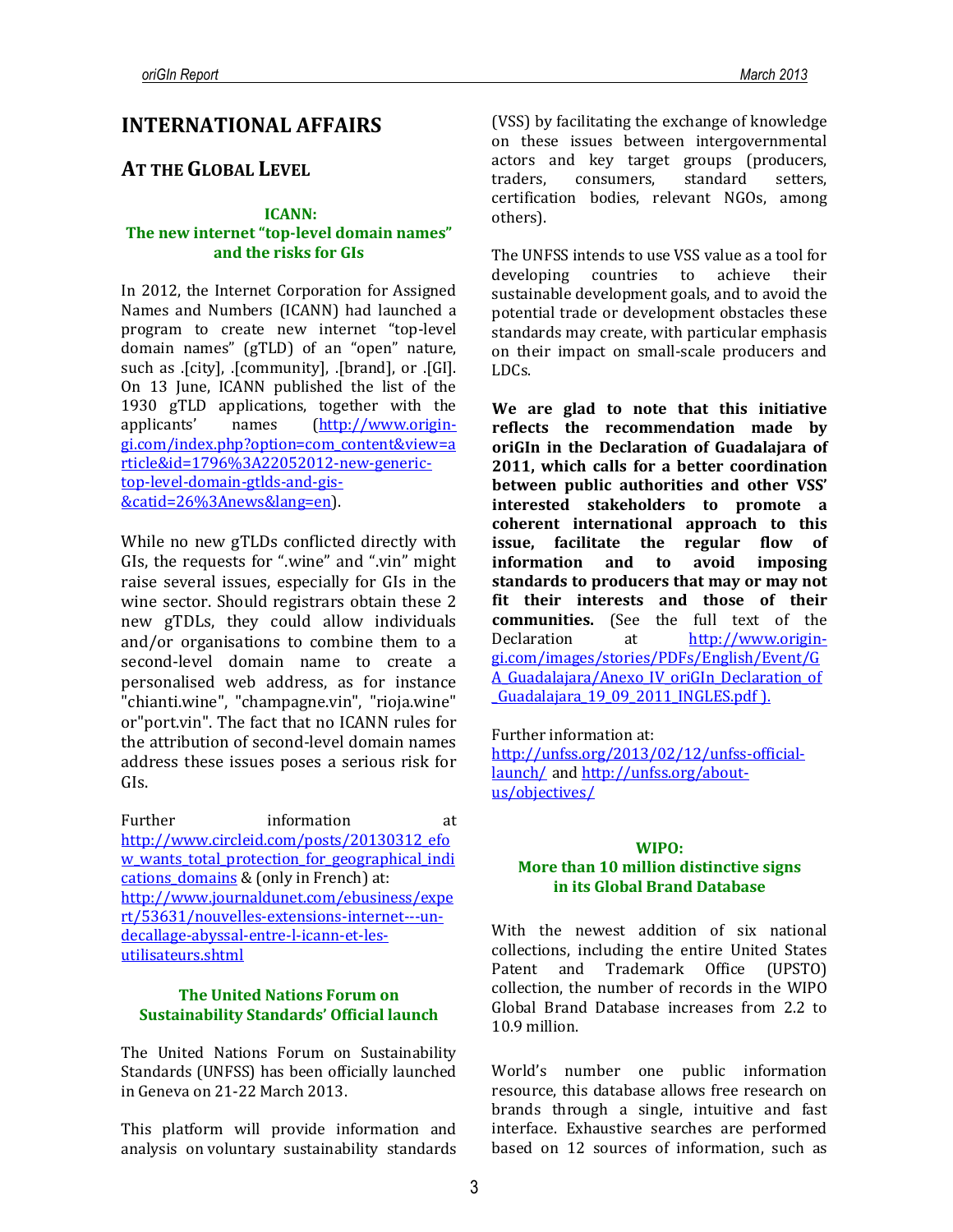trademarks registered through the Madrid System and appellation of origin registered under the Lisbon system.

Further information at: [http://www.wipo.int/pressroom/en/articles/2](http://www.wipo.int/pressroom/en/articles/2013/article_0002.html) [013/article\\_0002.html](http://www.wipo.int/pressroom/en/articles/2013/article_0002.html)

#### **Russia:**

# **Establishment of a specialised court for IPRs**

On the 1st of February, Russia instituted a specialised court for intellectual property rights (the IPR Court) within the system of commercial courts of the Russian Federation (RF).

Disputes in the field of IPRs were previously settled by the Supreme Chamber for Patents of the RF, and then by the Russian Agency for Patents and Trademarks (Rospatent).

The new specialised court has jurisdiction to adjudicate cases related to protection of IPRs as a court of first instance and cassation instance.

More information at: [http://www.ip-watch.org/2013/03/01/russia](http://www.ip-watch.org/2013/03/01/russia-establishes-specialised-court-for-intellectual-property-rights/?utm_source=post&utm_medium=email&utm_campaign=alerts)[establishes-specialised-court-for-intellectual](http://www.ip-watch.org/2013/03/01/russia-establishes-specialised-court-for-intellectual-property-rights/?utm_source=post&utm_medium=email&utm_campaign=alerts)[property](http://www.ip-watch.org/2013/03/01/russia-establishes-specialised-court-for-intellectual-property-rights/?utm_source=post&utm_medium=email&utm_campaign=alerts)[rights/?utm\\_source=post&utm\\_medium=email](http://www.ip-watch.org/2013/03/01/russia-establishes-specialised-court-for-intellectual-property-rights/?utm_source=post&utm_medium=email&utm_campaign=alerts) [&utm\\_campaign=alerts](http://www.ip-watch.org/2013/03/01/russia-establishes-specialised-court-for-intellectual-property-rights/?utm_source=post&utm_medium=email&utm_campaign=alerts)

### **New-Zealand: Plain packaging for tobacco products under discussion**

After the legislation on plain packaging for tobacco products entered into force in Australia on 1 January, the New Zealand's Government announced on February 19th its intention to apply similar measures.

Such initiative, aimed to bar cigarette manufacturers to glamorise their brands through attractive packaging based on public health grounds, is facing strong opposition. Currently, the Australian legislation is questioned before the World Trade Organisation.

New Zealand seems to wait for the Australia's judicial cases to be completed before further advancing on plain packaging.

One argument often mentioned in the debate around the plain packaging concerns its compatibility with intellectual property rights, and in particular the fact that such measure might be inconsistent with the TRIPS Agreement and the Paris Convention for the Protection of Industrial Property.

Further information at:

[http://www.ip-watch.org/2013/03/07/wto](http://www.ip-watch.org/2013/03/07/wto-hears-health-economic-considerations-of-plain-packaging-for-tobacco/?utm_source=post&utm_medium=email&utm_campaign=alerts)[hears-health-economic-considerations-of-plain](http://www.ip-watch.org/2013/03/07/wto-hears-health-economic-considerations-of-plain-packaging-for-tobacco/?utm_source=post&utm_medium=email&utm_campaign=alerts)[packaging-for](http://www.ip-watch.org/2013/03/07/wto-hears-health-economic-considerations-of-plain-packaging-for-tobacco/?utm_source=post&utm_medium=email&utm_campaign=alerts)[tobacco/?utm\\_source=post&utm\\_medium=ema](http://www.ip-watch.org/2013/03/07/wto-hears-health-economic-considerations-of-plain-packaging-for-tobacco/?utm_source=post&utm_medium=email&utm_campaign=alerts) [il&utm\\_campaign=alerts](http://www.ip-watch.org/2013/03/07/wto-hears-health-economic-considerations-of-plain-packaging-for-tobacco/?utm_source=post&utm_medium=email&utm_campaign=alerts) & [http://www.stuff.co.nz/national/health/83254](http://www.stuff.co.nz/national/health/8325468/Plain-packaging-must-wait-till-wrangles-pass) [68/Plain-packaging-must-wait-till-wrangles](http://www.stuff.co.nz/national/health/8325468/Plain-packaging-must-wait-till-wrangles-pass)[pass](http://www.stuff.co.nz/national/health/8325468/Plain-packaging-must-wait-till-wrangles-pass)

### **Thailand: Latest GI developments**

After the first Southeast Asian rice registration in the EU granted to "Khao Hom Mali" last month, the Intellectual Property Department in Thailand is currently planning to apply for the registration of "Sangyod rice", a purple rice which grown only in the Phatthalung province and for "Isan silk". The latter application could take place in collaboration with Vietnam.

Moreover, the Government has already applied for the registration in the EU for "Doi Chang" and "Doi Tung", two well-known coffee names.

| Further                | information                                    | at: |
|------------------------|------------------------------------------------|-----|
|                        | http://www.bangkokpost.com/business/econo      |     |
|                        | mics/339183/state-pushes-for-gi-award-for-     |     |
| sangvod-rice-isan-silk |                                                |     |
|                        | http://www.pattayamail.com/business/premiu     |     |
|                        | m-thai-rice-gets-geographical-indication-seal- |     |
| 23026                  |                                                |     |
|                        |                                                |     |

# **BILATERAL / REGIONAL ISSUES**

### **EU - USA**

On March 12 the European Commission agreed on the draft mandate for the Transatlantic Trade and Investment Partnership Agreement (TTIP) with the United States. This document is currently is the hands of the Council of the European Union for approbation by the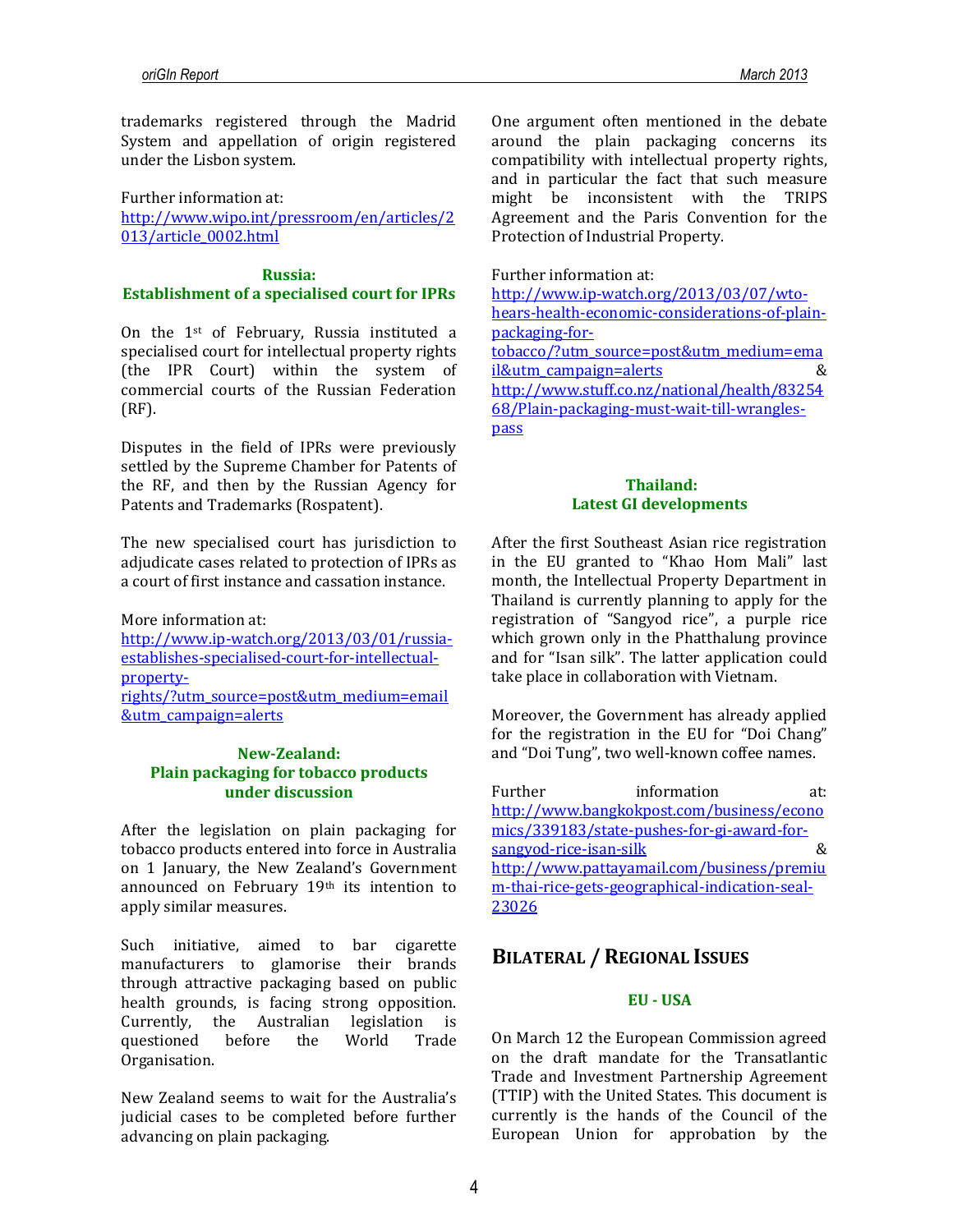Member States before the negotiations can start, if possible before this summer.

The negotiations will be based on the work of the EU-US High Level Working Group of which report was published last month.

Further information at: [http://europa.eu/rapid/press-release\\_IP-13-](http://europa.eu/rapid/press-release_IP-13-224_en.htm?locale=en) [224\\_en.htm?locale=en](http://europa.eu/rapid/press-release_IP-13-224_en.htm?locale=en)

Meanwhile, a declaration published on March 20 and signed by upwards of 50 civil society groups asks for the exclusion of all forms of intellectual property rights in the upcoming TTIP between the European Union and the United States.

Between other demands, the groups ask especially to exclude from the TTIP any provisions related to patents, copyright, trademarks, data protection, GIs or other forms of so-called "intellectual property".

The arguments in favour of this demand are linked to previous agreements in which the privileges of multinational corporations were increased at the expense of society in general.

Further information at: <http://www.citizen.org/IP-out-of-TAFTA>

### **EU – Colombia/Peru**

On 25 February the European Union (EU) notified the end of its internal procedures required for the provisional application of the Free Trade Agreement signed with Colombia and Peru on 26 June 2012.

Since Peru notified the end of its own procedures on 8 February the agreement with the EU entered into force on 1 March 2013. Among others, provisions on GIs are mentioned. Indeed, the agreement foresees to protect 115 European GIs in Peru and 3 Peruvian GIs in the EU.

It will be the same for Colombia once its internal procedures will be also finished.

Further information at: [http://europa.eu/rapid/press-release\\_IP-13-](http://europa.eu/rapid/press-release_IP-13-173_en.htm?locale=en) [173\\_en.htm?locale=en](http://europa.eu/rapid/press-release_IP-13-173_en.htm?locale=en)

#### **EU-Ukraine**

Even if a first signature of the association agreement between the EU and Ukraine intervened on 19 July 2012, the final one is still pending. Indeed, the leaders have reaffirmed their commitment to sign but are waiting for determined action and tangible progresses in the field of justice essentially in Ukraine.

The European Union hope to see these progresses made before May 2013. If so, the signing could be accompanied by an opening for provisional application of parts of the Agreement.

Further information at:

[http://www.consilium.europa.eu/uedocs/cms\\_](http://www.consilium.europa.eu/uedocs/cms_Data/docs/pressdata/EN/foraff/135667.pdf) [Data/docs/pressdata/EN/foraff/135667.pdf](http://www.consilium.europa.eu/uedocs/cms_Data/docs/pressdata/EN/foraff/135667.pdf)

#### **EU- Moldova**

The agreement between the European Union and the Republic of Moldova on the protection of Geographical Indications of agricultural products and foodstuffs signed on 26 June 2012 will enter into force on April 1st.

The agreement is available here: [http://eur](http://eur-lex.europa.eu/LexUriServ/LexUriServ.do?uri=OJ:L:2013:010:0003:0170:EN:PDF)[lex.europa.eu/LexUriServ/LexUriServ.do?uri=O](http://eur-lex.europa.eu/LexUriServ/LexUriServ.do?uri=OJ:L:2013:010:0003:0170:EN:PDF) [J:L:2013:010:0003:0170:EN:PDF](http://eur-lex.europa.eu/LexUriServ/LexUriServ.do?uri=OJ:L:2013:010:0003:0170:EN:PDF) 

#### **EU-Morocco**

On 26 February the European Union and Morocco have decided to launch the negotiations for a Deep and Comprehensive Free Trade Agreement. Morocco is the first country from the Mediterranean region to hold trade talks with the EU.

Further information at:

[http://ictsd.org/i/news/bridgesweekly/15696](http://ictsd.org/i/news/bridgesweekly/156961/)  $1/$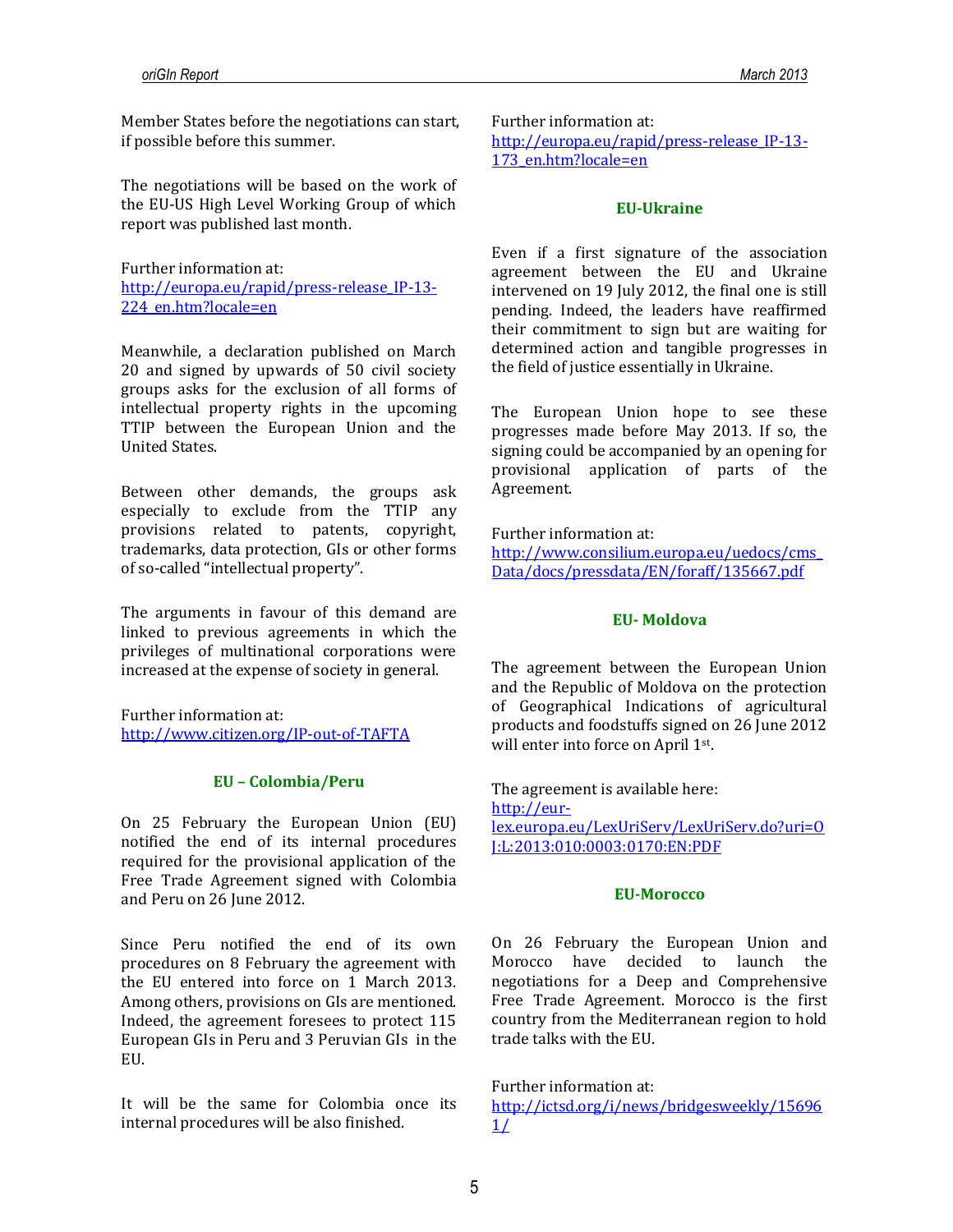### **EU – Thailand**

Already engaged in a Partnership and Cooperation Agreement, the European Union and Thailand have decided on 6 March to launch negotiations for a Free Trade Agreement. Thailand becomes therefore the fourth Asean member to seek a free-trade deal with the EU.

The discussions will cover tariffs, non-tariff barriers but also services, investment, procurement, regulatory issues, competition and sustainable development. The first negotiating round should take place before the summer break.

Further information at:

[http://ictsd.org/i/news/bridgesweekly/15773](http://ictsd.org/i/news/bridgesweekly/157731/)  $1/$ 

#### **Colombia – South Korea**

On 21 February, Colombia and South Korea signed a Free Trade Agreement. According to the Colombian Minister of Commerce, Industry and Tourism, Mr. Sergio Diaz-Granados, all sectors will benefit from the gradual elimination of tariffs on raw materials, inputs and intermediate goods. With regard to agriculture, all export products will have tariff benefits.

Moreover, concerning the coffee sector, the FTA represents for Colombia coffee growers an exceptional opportunity to increase their exportations to Asia. South Korea currently consumes one million 600 thousand bags of coffee from all sources worldwide. Last year, Colombian coffee represented 20% of this total, according to Genaro Muñoz, CEO of the National Federation of Coffee Growers.

To enter into force, the FTA must be approved by the Colombian Parliament and the Korean National Assembly.

More information available (only in Spanish) at: [https://www.mincomercio.gov.co/publicacione](https://www.mincomercio.gov.co/publicaciones.php?id=5664) [s.php?id=5664](https://www.mincomercio.gov.co/publicaciones.php?id=5664)

# **EUROPEAN AFFAIRS**

# **GI POLICY**

#### **EU Geographical Indications worth about €54.3 billion worldwide**

On 5 March the European Commission has published a study analysing the value of the EU name protection scheme for food and agricultural products including wine and spirits. The study reveals that EU GIs worth about €54.3 billion worldwide and represents 15% of the total food and drinks exports. GI Wines contribute for €30.4 billion to the total amount, agricultural products and foodstuffs with a protected name for €15.8 billion, spirits drinks for  $\text{\textsterling}8.1$  billion and aromatised wines for  $\text{\textsterling}31.3$ million.

Moreover the study shows in average that GI products are sold 2.23 times as high compared to similar non-GI products.

Further information at: [http://ec.europa.eu/agriculture/external](http://ec.europa.eu/agriculture/external-studies/value-gi_en.htm)[studies/value-gi\\_en.htm](http://ec.europa.eu/agriculture/external-studies/value-gi_en.htm)

### **Europe explores how to define the Absinthe**

While the European Commission has proposed a European definition of "absinthe" that would limit the use of Thujone (flavouring substance chemically identified) to a quantity included in between 5 and 35mg/kg, the Committee on Public Health and Food Safety has, for its part, recommended to the European Parliament (EP) to reject this proposal. The Commission proposal was therefore rejected on March 13 during the EP plenary session. Moreover, the EP adopted a resolution stating that requiring minimum concentrations of specific substances to affix the label "absinthe" on a beverage would undermine the traditional production methods.

Switzerland is concerned by this debate since the country would like to protect absinthe as GI.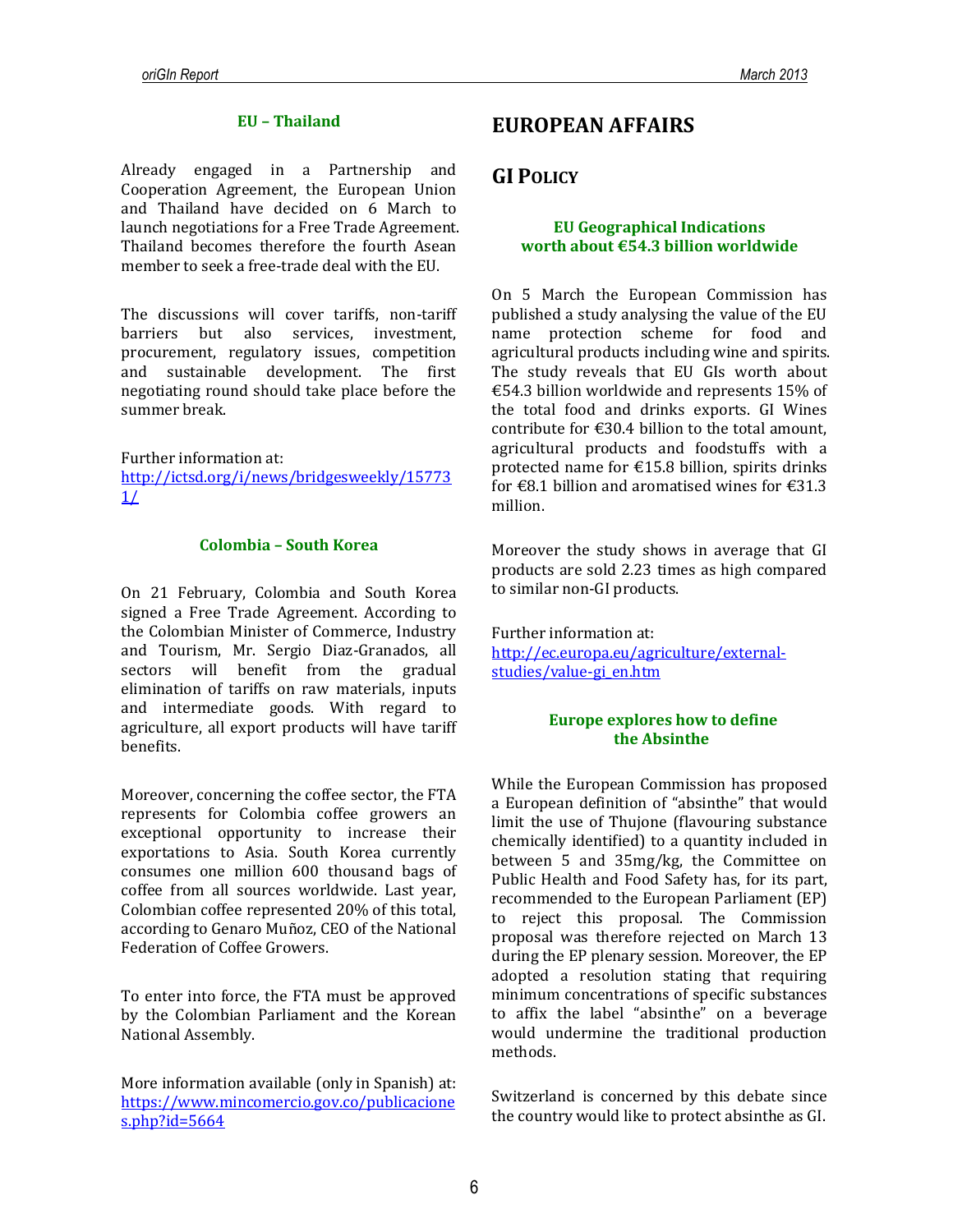Further information at:

[http://www.gmanetwork.com/news/story/29](http://www.gmanetwork.com/news/story/298503/lifestyle/food/europe-explores-how-to-define-absinthe) [8503/lifestyle/food/europe-explores-how-to](http://www.gmanetwork.com/news/story/298503/lifestyle/food/europe-explores-how-to-define-absinthe)[define-absinthe](http://www.gmanetwork.com/news/story/298503/lifestyle/food/europe-explores-how-to-define-absinthe)

&

[http://www.europarl.europa.eu/sides/getDoc.](http://www.europarl.europa.eu/sides/getDoc.do?pubRef=-//EP//TEXT+TA+P7-TA-2013-0083+0+DOC+XML+V0//EN) [do?pubRef=-//EP//TEXT+TA+P7-TA-2013-](http://www.europarl.europa.eu/sides/getDoc.do?pubRef=-//EP//TEXT+TA+P7-TA-2013-0083+0+DOC+XML+V0//EN) [0083+0+DOC+XML+V0//EN](http://www.europarl.europa.eu/sides/getDoc.do?pubRef=-//EP//TEXT+TA+P7-TA-2013-0083+0+DOC+XML+V0//EN)

### **Publication of a study on Non-agricultural GIs**

On March 22nd the European Commission published a study on "Geographical Indications protection for non-agricultural products in the internal market". Based on the economic value of non-agricultural GIs in the EU, the research had the purpose to assess the possibility to establish a specific and harmonized legal system at the EU level.

The study highlights that 834 non agricultural GIs could benefit from that new regime Moreover, the majority of the stakeholders are in favour of the creation of a specific legal framework which could provide to the nonagricultural product names effective protection against abuse and counterfeiting.

The study is available at: [http://ec.europa.eu/internal\\_market/indprop/](http://ec.europa.eu/internal_market/indprop/geo-indications/index_en.htm)

[geo-indications/index\\_en.htm](http://ec.europa.eu/internal_market/indprop/geo-indications/index_en.htm)

**oriGIn participated in the elaboration of the study in cooperation with Insight Consulting and REDD. As providing producers with effective legal means to protect and enhance the specificities of nonagricultural GIs is a strategic objective, oriGIn will look forward to the future initiatives that the European Commission will take following the publication of the Study**

### **Toward a protection of Non Agricultural GIs in the EU?**

After consultation with industry professionals, Ms. Sylvia Pinel, French Minister of Crafts, Trade and Tourism has reaffirmed her commitment to extend the system of protection of GIs to manufactured products at the national level and at the European level. In collaboration with the French Minister of Economy, Finance

and Foreign Trade the project should be examined by the Council of Ministers in April and by the National Assembly in June.

In particular due to the difficulties encountered by Laguiole knives, this new legislation should deal with protection and infringement problems, inform consumers but also enhance industrial production and facilitate the exportations.

Thiers cutlery, Limoges Porcelain and Alsace Pottery are among the more than a hundred French manufactured goods that could benefit from the PGI label.

Further information at (only in French); [http://www.boursier.com/actualites/macroeco](http://www.boursier.com/actualites/macroeconomie/sylvia-pinel-a-consulte-les-professionnels-sur-l-extension-des-indications-geographiques-aux-produits-manufactures-520029.html) [nomie/sylvia-pinel-a-consulte-les](http://www.boursier.com/actualites/macroeconomie/sylvia-pinel-a-consulte-les-professionnels-sur-l-extension-des-indications-geographiques-aux-produits-manufactures-520029.html)[professionnels-sur-l-extension-des-indications](http://www.boursier.com/actualites/macroeconomie/sylvia-pinel-a-consulte-les-professionnels-sur-l-extension-des-indications-geographiques-aux-produits-manufactures-520029.html)[geographiques-aux-produits-manufactures-](http://www.boursier.com/actualites/macroeconomie/sylvia-pinel-a-consulte-les-professionnels-sur-l-extension-des-indications-geographiques-aux-produits-manufactures-520029.html)[520029.html](http://www.boursier.com/actualites/macroeconomie/sylvia-pinel-a-consulte-les-professionnels-sur-l-extension-des-indications-geographiques-aux-produits-manufactures-520029.html) & [http://www.lejdd.fr/Economie/Actualite/Un](http://www.lejdd.fr/Economie/Actualite/Un-label-pour-les-produits-manufactures-594515)[label-pour-les-produits-manufactures-594515](http://www.lejdd.fr/Economie/Actualite/Un-label-pour-les-produits-manufactures-594515)

# **GI LEGAL AFFAIRS**

# **The "Bud" Saga continues**

Can the use by Budvar of the appellation of origin "BUD" enable it to oppose the Community Trade Mark (CTM) registration applied for by AB InBev?

Responding to that question for the second time in a case opposing the world's largest beer brewer Anheuser-Busch InBev ("AB InBev) and the Czech brewer Budĕjovický Budvar ("Budvar"), the General Court (GC) of the European Union (EU) has decided to uphold the registration of the sign "BUD" as a Community Trade Mark by AB InBev for beers and other products.

The story began at the Office for Harmonisation in the Internal Market (OHIM) which rejected the opposition filed by Budvar to the registration of the sign "BUD" as a CTM. This decision based on the lack of evidence in the use of the appellation of origin "BUD" by the Czech company, has been overturned in 2008 by the GC. AB InBev appealed against GC's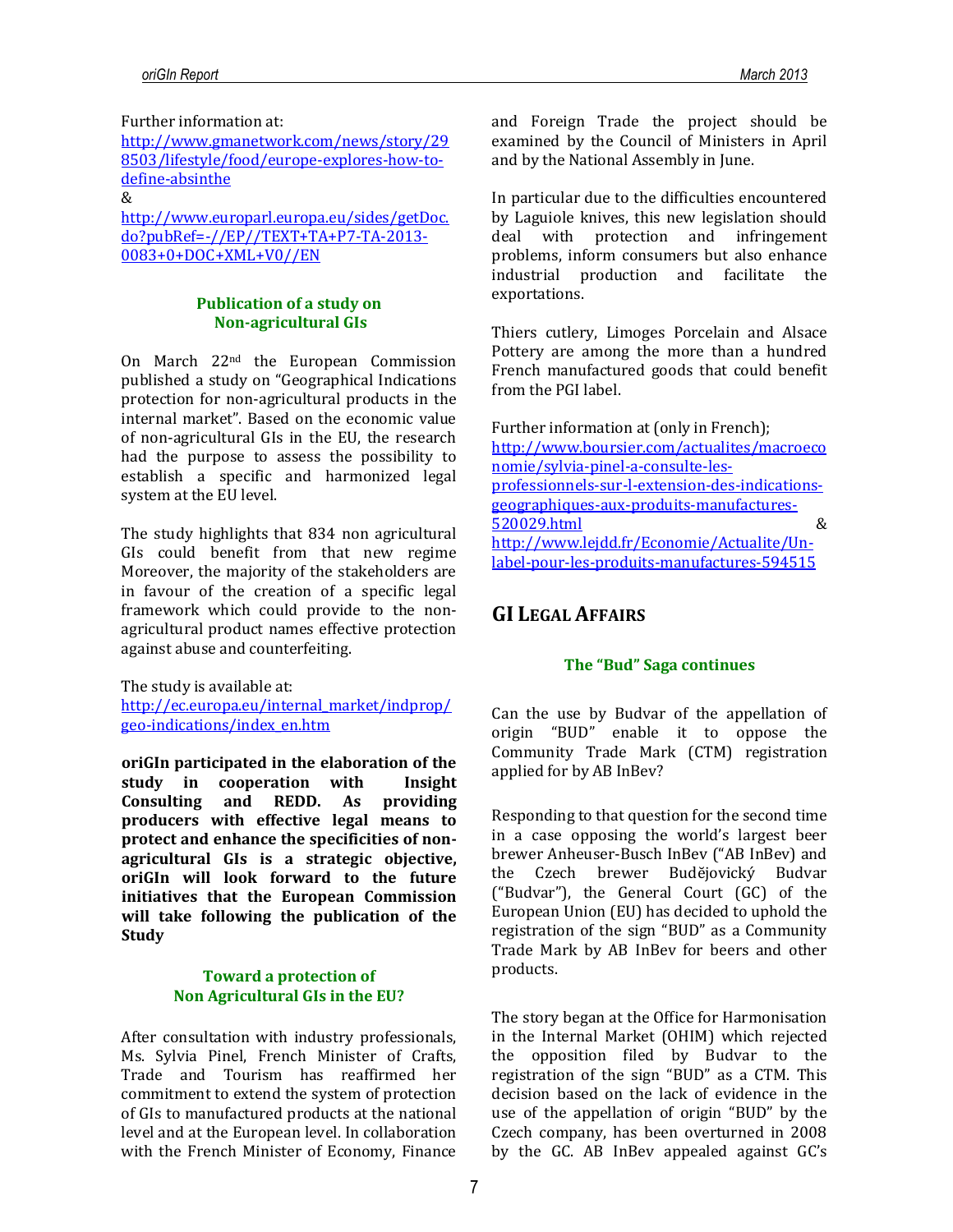judgment to the Court of Justice of the European Union (CJEU) which has found that the GC made three errors of law. Nevertheless, the ECJ for proceedings reasons was not able to adopt a final judgment and that is why the case came back to the GC.

The latter judged on 22<sup>nd</sup> of January that Budvar had failed to produce, before OHIM, any item of evidence capable of showing the use of an earlier sign in the course of trade of more than mere local significance. The registration of the sign "BUD" as a CTM is therefore valid.

For further information:

[http://www.mondaq.com/x/220432/Tradema](http://www.mondaq.com/x/220432/Trademark/BUD+Saga+EU+General+Court+Upholds+AB+InBevs+Trade+Mark) [rk/BUD+Saga+EU+General+Court+Upholds+AB](http://www.mondaq.com/x/220432/Trademark/BUD+Saga+EU+General+Court+Upholds+AB+InBevs+Trade+Mark) [+InBevs+Trade+Mark](http://www.mondaq.com/x/220432/Trademark/BUD+Saga+EU+General+Court+Upholds+AB+InBevs+Trade+Mark) & [http://curia.europa.eu/jcms/upload/docs/appl](http://curia.europa.eu/jcms/upload/docs/application/pdf/2013-01/cp130006en.pdf) [ication/pdf/2013-01/cp130006en.pdf](http://curia.europa.eu/jcms/upload/docs/application/pdf/2013-01/cp130006en.pdf)

# **OTHER POLICIES**

### **Common Agricultural Policy: Adoption of the negotiating mandates**

Following the vote of the Agricultural and Rural Development Committee (COMAGRI) on 23 January, the European Parliament (EP), gathered in plenary session, had to come to a decision on the opening of, and mandate for, interinstitutional negotiations ("trilogies") on the single Common organisation of agricultural markets, for the European Parliament.

Because more than 100 amendments were dropped off on Mr. Dantin's report, the members of the COMAGRI have decided to meet before the plenary (on March 11 in the evening) to examine those modifications. According to the Article 162 of the internal rules of the EP, only the amendments that can gathered 1/10 of the members will be submit to a vote in plenary. However, directly after the opening of the session, MEPs decided to go in plenary with all the amendments. After more than one hour of vote and the rejection of the majority of the amendments, the MEPs adopted, by 375 voices for and 277 voices against, the EP's mandate for trilogies negotiations.

Meanwhile, the Council of agriculture and fisheries ministers - gathered on 18 and 19 of March – adopted the Council negotiating mandate.

Since the two co-legislators institutions have now each their mandate to negotiate, the trilogues with the European Commission will start. Around 20 meetings are planned until the end of June.

# **NEWS ON GI REGISTRATIONS**

### **Registrations**

- « Salame Felino » (PGI) Italy - 06/03 [http://eur](http://eur-lex.europa.eu/LexUriServ/LexUriServ.do?uri=OJ:L:2013:062:0004:0009:EN:PDF)[lex.europa.eu/LexUriServ/LexUriServ.do?uri](http://eur-lex.europa.eu/LexUriServ/LexUriServ.do?uri=OJ:L:2013:062:0004:0009:EN:PDF) [=OJ:L:2013:062:0004:0009:EN:PDF](http://eur-lex.europa.eu/LexUriServ/LexUriServ.do?uri=OJ:L:2013:062:0004:0009:EN:PDF)

- « Spargel au Franken / Fränkischer Spargel / Franken-Spargel » (PGI) Germany – 15/03 [http://eur-](http://eur-lex.europa.eu/LexUriServ/LexUriServ.do?uri=OJ:L:2013:072:0001:0002:EN:PDF)

[lex.europa.eu/LexUriServ/LexUriServ.do?uri](http://eur-lex.europa.eu/LexUriServ/LexUriServ.do?uri=OJ:L:2013:072:0001:0002:EN:PDF) [=OJ:L:2013:072:0001:0002:EN:PDF](http://eur-lex.europa.eu/LexUriServ/LexUriServ.do?uri=OJ:L:2013:072:0001:0002:EN:PDF)

-« Mela Rossa Cuneo » (PGI) Italy – 15/03 [http://eur](http://eur-lex.europa.eu/LexUriServ/LexUriServ.do?uri=OJ:L:2013:072:0003:0004:EN:PDF)[lex.europa.eu/LexUriServ/LexUriServ.do?uri](http://eur-lex.europa.eu/LexUriServ/LexUriServ.do?uri=OJ:L:2013:072:0003:0004:EN:PDF) [=OJ:L:2013:072:0003:0004:EN:PDF](http://eur-lex.europa.eu/LexUriServ/LexUriServ.do?uri=OJ:L:2013:072:0003:0004:EN:PDF)

- « Kitkan viisas » (PDO) Finland -15/03 [http://eur](http://eur-lex.europa.eu/LexUriServ/LexUriServ.do?uri=OJ:L:2013:072:0005:0006:EN:PDF)[lex.europa.eu/LexUriServ/LexUriServ.do?uri](http://eur-lex.europa.eu/LexUriServ/LexUriServ.do?uri=OJ:L:2013:072:0005:0006:EN:PDF) [=OJ:L:2013:072:0005:0006:EN:PDF](http://eur-lex.europa.eu/LexUriServ/LexUriServ.do?uri=OJ:L:2013:072:0005:0006:EN:PDF)

- « Ficodindia di San Cono » (PDO) Italy - 15/03

[http://eur-](http://eur-lex.europa.eu/LexUriServ/LexUriServ.do?uri=OJ:L:2013:072:0007:0008:EN:PDF)

[lex.europa.eu/LexUriServ/LexUriServ.do?uri](http://eur-lex.europa.eu/LexUriServ/LexUriServ.do?uri=OJ:L:2013:072:0007:0008:EN:PDF) [=OJ:L:2013:072:0007:0008:EN:PDF](http://eur-lex.europa.eu/LexUriServ/LexUriServ.do?uri=OJ:L:2013:072:0007:0008:EN:PDF)

### **Registrations requests**

- « Poperingse Hopscheuten » / « Poperingse Hoppescheuten » (PGI) Belgium -27/02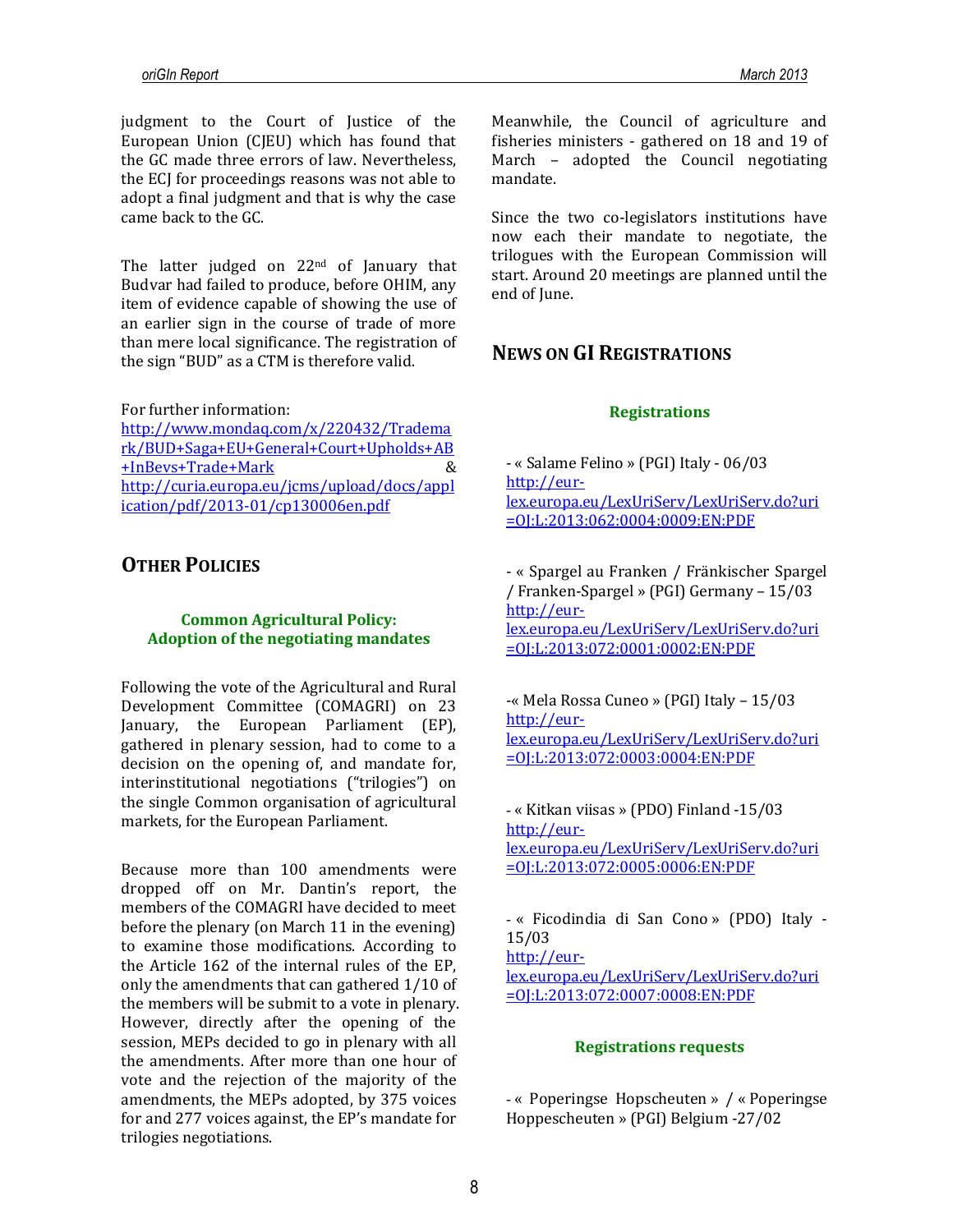[http://eur-](http://eur-lex.europa.eu/LexUriServ/LexUriServ.do?uri=OJ:C:2013:057:0006:0010:EN:PDF)

[lex.europa.eu/LexUriServ/LexUriServ.do?uri](http://eur-lex.europa.eu/LexUriServ/LexUriServ.do?uri=OJ:C:2013:057:0006:0010:EN:PDF) [=OJ:C:2013:057:0006:0010:EN:PDF](http://eur-lex.europa.eu/LexUriServ/LexUriServ.do?uri=OJ:C:2013:057:0006:0010:EN:PDF)

- « Prés-salés du Mont Saint Michel » (PDO) France -27/02 [http://eur](http://eur-lex.europa.eu/LexUriServ/LexUriServ.do?uri=OJ:C:2013:057:0019:0023:EN:PDF)[lex.europa.eu/LexUriServ/LexUriServ.do?uri](http://eur-lex.europa.eu/LexUriServ/LexUriServ.do?uri=OJ:C:2013:057:0019:0023:EN:PDF)

[=OJ:C:2013:057:0019:0023:EN:PDF](http://eur-lex.europa.eu/LexUriServ/LexUriServ.do?uri=OJ:C:2013:057:0019:0023:EN:PDF)

- « Lietuviškas varškèûės sūris » (PGI) Latvia -27/02 [http://eur-](http://eur-lex.europa.eu/LexUriServ/LexUriServ.do?uri=OJ:C:2013:057:0024:0027:EN:PDF)

[lex.europa.eu/LexUriServ/LexUriServ.do?uri](http://eur-lex.europa.eu/LexUriServ/LexUriServ.do?uri=OJ:C:2013:057:0024:0027:EN:PDF) [=OJ:C:2013:057:0024:0027:EN:PDF](http://eur-lex.europa.eu/LexUriServ/LexUriServ.do?uri=OJ:C:2013:057:0024:0027:EN:PDF)

- « Pecorino Di Picinisco » (PDO) Italy -27/02 [http://eur](http://eur-lex.europa.eu/LexUriServ/LexUriServ.do?uri=OJ:C:2013:057:0028:0032:EN%20:PDF)[lex.europa.eu/LexUriServ/LexUriServ.do?uri](http://eur-lex.europa.eu/LexUriServ/LexUriServ.do?uri=OJ:C:2013:057:0028:0032:EN%20:PDF) [=OJ:C:2013:057:0028:0032:EN :PDF](http://eur-lex.europa.eu/LexUriServ/LexUriServ.do?uri=OJ:C:2013:057:0028:0032:EN%20:PDF)

- « Queso Los Beyos » (PGI) Spain - 01/03 [http://eur](http://eur-lex.europa.eu/LexUriServ/LexUriServ.do?uri=OJ:C:2013:060:0011:0014:EN:PDF)[lex.europa.eu/LexUriServ/LexUriServ.do?uri](http://eur-lex.europa.eu/LexUriServ/LexUriServ.do?uri=OJ:C:2013:060:0011:0014:EN:PDF) [=OJ:C:2013:060:0011:0014:EN:PDF](http://eur-lex.europa.eu/LexUriServ/LexUriServ.do?uri=OJ:C:2013:060:0011:0014:EN:PDF)

- « Gâche Vendéenne » (PGI) France -08/03 [http://eur](http://eur-lex.europa.eu/LexUriServ/LexUriServ.do?uri=OJ:C:2013:068:0048:0052:EN:PDF)[lex.europa.eu/LexUriServ/LexUriServ.do?uri](http://eur-lex.europa.eu/LexUriServ/LexUriServ.do?uri=OJ:C:2013:068:0048:0052:EN:PDF) [=OJ:C:2013:068:0048:0052:EN:PDF](http://eur-lex.europa.eu/LexUriServ/LexUriServ.do?uri=OJ:C:2013:068:0048:0052:EN:PDF)

- « Pan De Alfacar » (PGI) Spain - 09/03 [http://eur](http://eur-lex.europa.eu/LexUriServ/LexUriServ.do?uri=OJ:C:2013:070:0031:0036:EN:PDF)[lex.europa.eu/LexUriServ/LexUriServ.do?uri](http://eur-lex.europa.eu/LexUriServ/LexUriServ.do?uri=OJ:C:2013:070:0031:0036:EN:PDF) [=OJ:C:2013:070:0031:0036:EN:PDF](http://eur-lex.europa.eu/LexUriServ/LexUriServ.do?uri=OJ:C:2013:070:0031:0036:EN:PDF)

- « Puzzone Di Moena » (PGI) Italy - 09/03 [http://eur](http://eur-lex.europa.eu/LexUriServ/LexUriServ.do?uri=OJ:C:2013:077:0021:0024:EN:PDF)[lex.europa.eu/LexUriServ/LexUriServ.do?uri](http://eur-lex.europa.eu/LexUriServ/LexUriServ.do?uri=OJ:C:2013:077:0021:0024:EN:PDF) [=OJ:C:2013:077:0021:0024:EN:PDF](http://eur-lex.europa.eu/LexUriServ/LexUriServ.do?uri=OJ:C:2013:077:0021:0024:EN:PDF)

- « Pasta Di Gragnano» (PGI) Italy - 15/03 [http://eur](http://eur-lex.europa.eu/LexUriServ/LexUriServ.do?uri=OJ:C:2013:077:0025:0028:EN:PDF)[lex.europa.eu/LexUriServ/LexUriServ.do?uri](http://eur-lex.europa.eu/LexUriServ/LexUriServ.do?uri=OJ:C:2013:077:0025:0028:EN:PDF) [=OJ:C:2013:077:0025:0028:EN:PDF](http://eur-lex.europa.eu/LexUriServ/LexUriServ.do?uri=OJ:C:2013:077:0025:0028:EN:PDF)

- « Maccheroncini di Campofilone » (PGI) Italy - 16/03

[http://eur-](http://eur-lex.europa.eu/LexUriServ/LexUriServ.do?uri=OJ:C:2013:078:0005:0008:EN:PDF)

[lex.europa.eu/LexUriServ/LexUriServ.do?uri](http://eur-lex.europa.eu/LexUriServ/LexUriServ.do?uri=OJ:C:2013:078:0005:0008:EN:PDF) [=OJ:C:2013:078:0005:0008:EN:PDF](http://eur-lex.europa.eu/LexUriServ/LexUriServ.do?uri=OJ:C:2013:078:0005:0008:EN:PDF)

- « Coppa de Corse » / « Coppa de Corse – Coppa di Corsica » (PDO) France - 16/03 [http://eur](http://eur-lex.europa.eu/LexUriServ/LexUriServ.do?uri=OJ:C:2013:078:0009:0014:EN:PDF)[lex.europa.eu/LexUriServ/LexUriServ.do?uri](http://eur-lex.europa.eu/LexUriServ/LexUriServ.do?uri=OJ:C:2013:078:0009:0014:EN:PDF) [=OJ:C:2013:078:0009:0014:EN:PDF](http://eur-lex.europa.eu/LexUriServ/LexUriServ.do?uri=OJ:C:2013:078:0009:0014:EN:PDF)

- « Jambon sec de Corse » / « Jambon sec de Corse - Priuttu » (PDO) France - 19/03 [http://eur](http://eur-lex.europa.eu/LexUriServ/LexUriServ.do?uri=OJ:C:2013:080:0017:0022:EN:PDF)[lex.europa.eu/LexUriServ/LexUriServ.do?uri](http://eur-lex.europa.eu/LexUriServ/LexUriServ.do?uri=OJ:C:2013:080:0017:0022:EN:PDF) [=OJ:C:2013:080:0017:0022:EN:PDF](http://eur-lex.europa.eu/LexUriServ/LexUriServ.do?uri=OJ:C:2013:080:0017:0022:EN:PDF)

- « Lonzo de Corse » / « Lonzo de Corse - Lonzu » (PDO) France -20/03 [http://eur](http://eur-lex.europa.eu/LexUriServ/LexUriServ.do?uri=OJ:C:2013:081:0014:0020:EN:PDF)[lex.europa.eu/LexUriServ/LexUriServ.do?uri](http://eur-lex.europa.eu/LexUriServ/LexUriServ.do?uri=OJ:C:2013:081:0014:0020:EN:PDF) [=OJ:C:2013:081:0014:0020:EN:PDF](http://eur-lex.europa.eu/LexUriServ/LexUriServ.do?uri=OJ:C:2013:081:0014:0020:EN:PDF)

- « Maçã Riscadinha de Palmela » (PDO) Portugal -23/03 [http://eur](http://eur-lex.europa.eu/LexUriServ/LexUriServ.do?uri=OJ:C:2013:085:0016:0019:EN:PDF)[lex.europa.eu/LexUriServ/LexUriServ.do?uri](http://eur-lex.europa.eu/LexUriServ/LexUriServ.do?uri=OJ:C:2013:085:0016:0019:EN:PDF) [=OJ:C:2013:085:0016:0019:EN:PDF](http://eur-lex.europa.eu/LexUriServ/LexUriServ.do?uri=OJ:C:2013:085:0016:0019:EN:PDF)

# **Registration of modifications**

- « Cabrito Transmontano » (PDO) Portugal - 13/03 [http://eur](http://eur-lex.europa.eu/LexUriServ/LexUriServ.do?uri=OJ:L:2013:069:0021:0022:EN:PDF)[lex.europa.eu/LexUriServ/LexUriServ.do?uri](http://eur-lex.europa.eu/LexUriServ/LexUriServ.do?uri=OJ:L:2013:069:0021:0022:EN:PDF) [=OJ:L:2013:069:0021:0022:EN:PDF](http://eur-lex.europa.eu/LexUriServ/LexUriServ.do?uri=OJ:L:2013:069:0021:0022:EN:PDF)

- « Melon du Quercy » (PGI) France - 22/03 [http://eur](http://eur-lex.europa.eu/LexUriServ/LexUriServ.do?uri=OJ:L:2013:082:0021:0025:EN:PDF)[lex.europa.eu/LexUriServ/LexUriServ.do?uri](http://eur-lex.europa.eu/LexUriServ/LexUriServ.do?uri=OJ:L:2013:082:0021:0025:EN:PDF) [=OJ:L:2013:082:0021:0025:EN:PDF](http://eur-lex.europa.eu/LexUriServ/LexUriServ.do?uri=OJ:L:2013:082:0021:0025:EN:PDF)

- « Mela Alto Adige » / « Südriroler Apfel » (PGI) Italy - 22/03